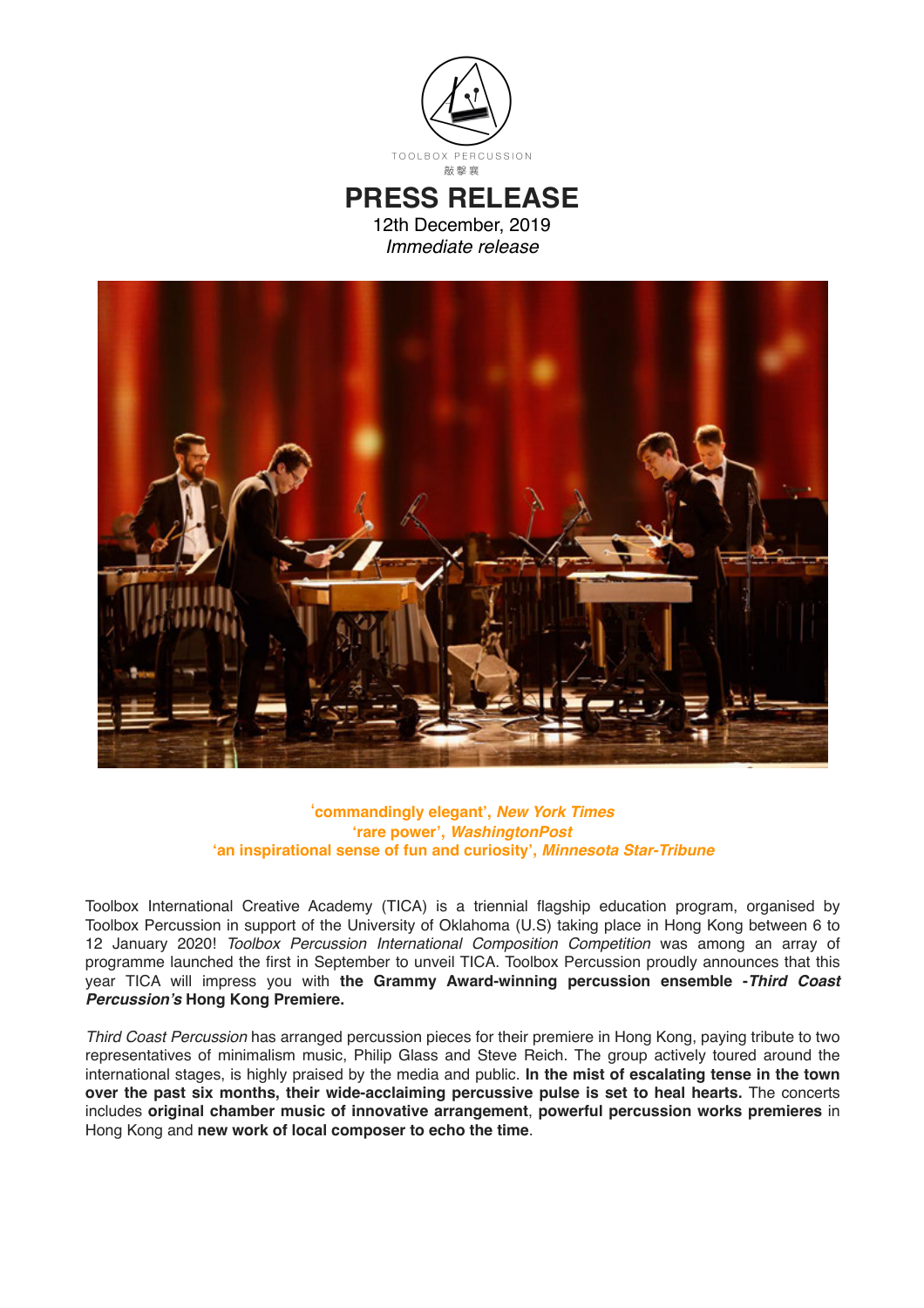

TICA is financially supported by the Arts Capacity Development Funding Scheme of the Government of the Hong Kong Special Administrative Region. Percussion programme will be coached by Third Coast Percussion, a Grammy-winning quartet hailing from the great city of Chicago. String programme will be co-led by Min-Jeong Koh of Cecilia String Quartet (U.S) and Eric Yip (Hong Kong). TICA serves as an innovative platform for exchange between professional artists and a new bred of music talents. TICA hosts percussion, string practising musicians and composers worldwide to take part in the week-long festival to receive coaching from TICA teaching artists, creative session with composers, ensemble coaching sessions, score reading sessions and masterclasses. Providing professional training and apprenticeship experience for practising musicians and art administrative interns to feel the pulse of great music.

Toolbox Percussion values the cultivation of young artist and the nurturing of local audience. The concerts gathered internationally renowned artists and Toolbox Percussion artists to perform interdisciplinary repertoires, including works by minimalism heavyweights from the Unite States, i.e. Philip Glass, Steve Reich, Tan Dun. New works from local composers are commissioned to impress music folks.

**TICA Artists (Performers/ Composers/ Critics) Line-up (in no particular order):**

- **. Charles Boone (United States)**
- **. Fung Lam (Hong Kong)**
- **. David Skidmore (United States)**
- **. Robert Dillon (United States)**
- **. Peter Martin (United States)**
- **. Sean Connors (United States)**
- **. Wilson Ng (Hong Kong)**
- **. Adrian Fung (United States)**
- **. Ken Ueno (United States)**
- **. Min-jeong Koh (United States)**
- **. Nathaniel Stookey (United States)**
- **. Lider Chang (Taiwan)**
- **. Wei-Chen Lin (Taiwan)**
- **. Andrew Richardson (United States)**
- **. Louis Siu (Hong Kong)**
- **. Michael Leung (Hong Kong)**
- **. Chen Yeung-ping (Hong Kong)**
- **. Timothy Page (United States)**
- **. Eric Yip (Hong Kong)**



**Toolbox International Creative Academy Event Date:6 - 12 January 2020 Event Website:https://www.ticafestival.org/**